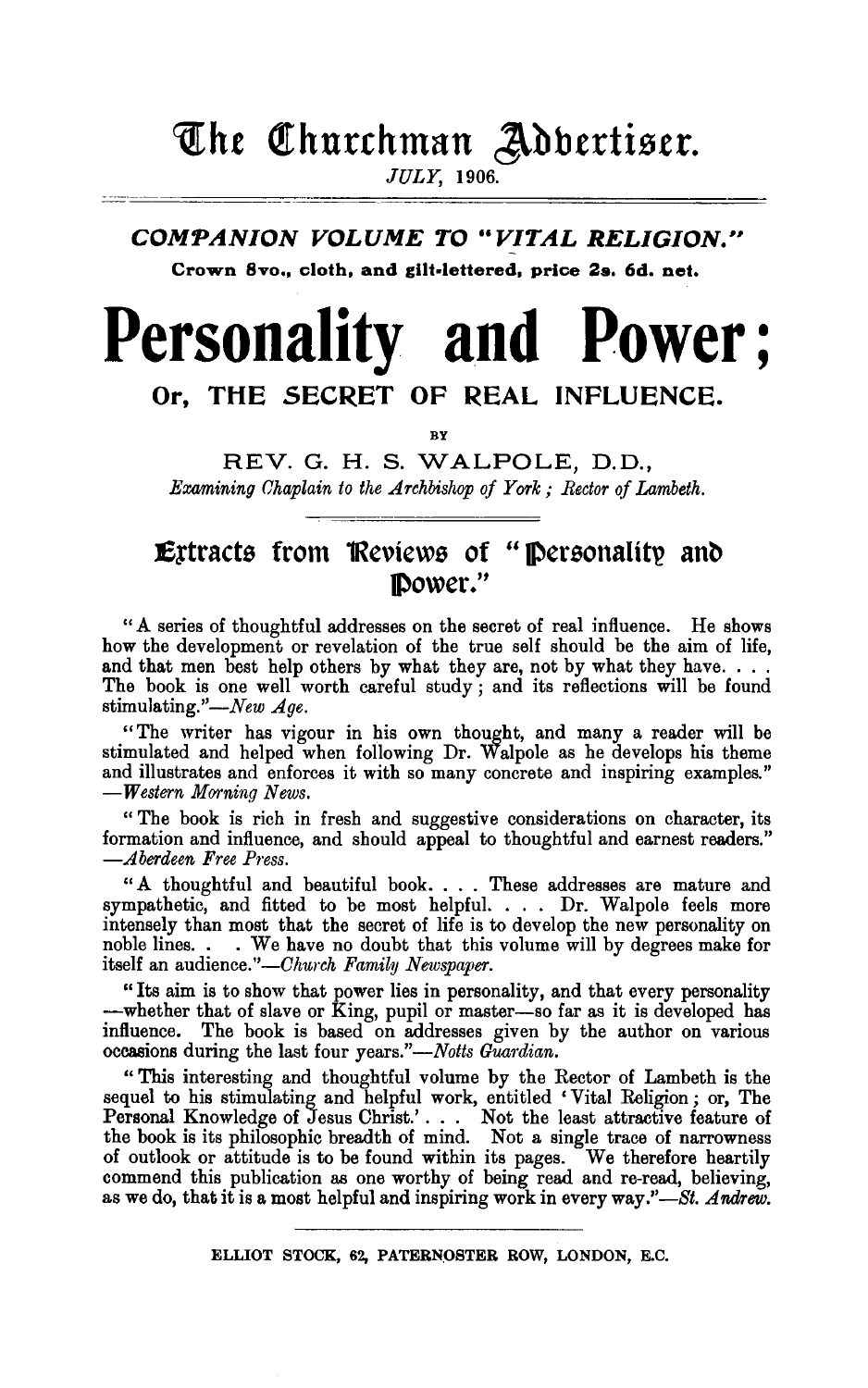## T<sup>he</sup> INTERPRETER H Quarterly Magazine of Biblical and Theological Study.

### **CONTENTS FOR JULY. 1906.**

- T. The Teaching of the Book of Job. Rev. WALTER LOCK, D.D., Ireland Professor of Exegesis, Oxford.
- П. **Conscience as a Witness to God.** Rev. V. F. Srow, M.A., Fellow of University College, Oxford, and Lecturer in Philosophy of Religion, Cambridge University.
- III. Egyptian Rubbish Heaps and the Study of the New Testament. Rev. J. H. MOULTON, M.A., Greenwood Lecturer in Greek at the Victoria University.
- IV. Christ's Consciousness of His Relation to God. By the Author of "The Faith of a Christian."
- The Fulness of Time. V. By Rev. W. F. BLUNT, M.A., Fellow and Classical Lecturer of Exeter College, Oxford.
- The Problem of Praver. VL. By C. L. BROWN, B.A., Fellow of Magdalen College, Oxford.
- VII. Sex in Retation to Religion. By Rev. W. E. McFARLANE, B.D.
- VIII. Assyria and Israel. Rev. P. T. BOYER, M.A.

LONDON: SIMPKIN, MARSHALL, HAMILTON, KENT & CO., LTD.

1⁄- net.

Annual Subscriptions (4/6 post free) to be sent to the MANAGER, " interpreter " Office, ALTRINCHAM, MANCHESTER.

## **ELLIOT STOCK'S NEW BOOKS**

In crown 8vo., cloth, gilt lettered, price 5s.

#### REASON IN BELIEF; or, Falth for an Age of Science.

An Examination into the Rational and Philosophic Content of the Christian Faith. By FRANK SEWALL, M.A., D.D.

"The arguments appeal to readers of a philosophical bent, and are often suggestive and forceful."-Methodist Recorder.

In crown 8vo., cloth, gilt lettered, price 2s. 6d. net.

FROM THE PORCH TO THE ALTAR. A Catechism on the Church, illustrated from Holy Scripture, for the use of Senior Children or Communicants' Guilds. By the Rev. JOHN THORNTON, M.A., Author of "A Catechism of the Church Catcchism," "The Order of Morning and Evening Prayer," etc.

In crown 8vo., paper cover, price 3d.

ON THE QUESTION OF A REVISION OF THE BOOK OF COMMON PRAYER. By the Rev. E. J. HILLIER, Vicar of Cardington.

#### NEW VOLUME OF VERSE.

In crown 8vo., cloth, gilt lettered, price 2s. 6d. net.

**REVELATIO DEI; or, The Eternal Revelation of the** Triune God. By the Rev. BERNARD HERKLOTS, M.A.

ELLIOT STOCK, 62, PATERNOSTER ROW, LONDON, E.C.

 $\Omega$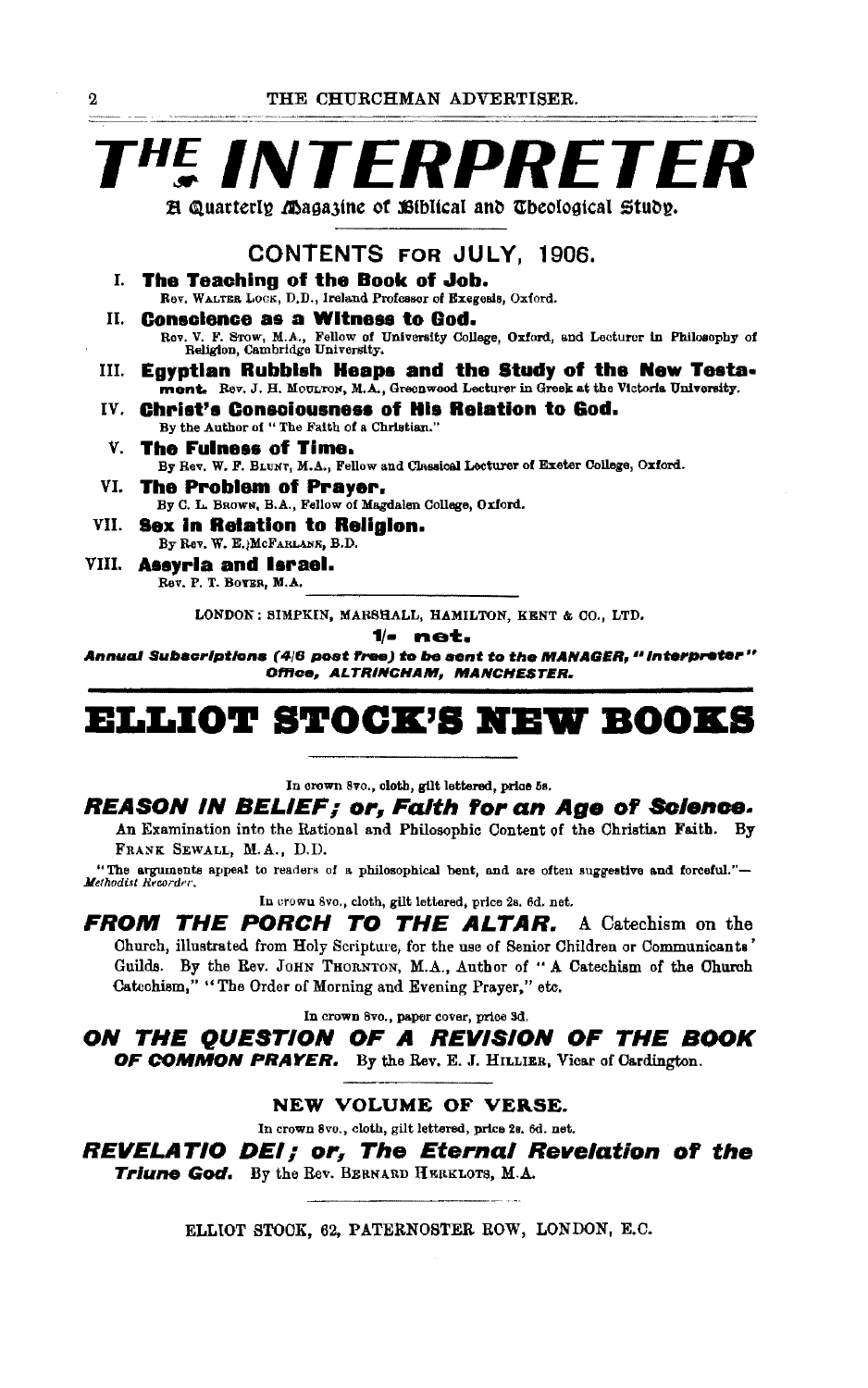#### **Second Edition.**

*In crown 8vo., tastefully printed and bound in cloth. Price 3s. 6d.* 

## **STORIES OF GRACE.**

Notable Examples of Christian Conversion.

**RV** 

REv. C. S. ISAACSON, M.A.,

*Author of" Roads to Ghrist," "Roads from Rome," "Rome in Many Lands," etc.* 

#### **EXTRACTS FROM PERSONAL AND PRESS NOTICES OF**  *<sup>11</sup>***STORIES OF GRACE."**

" May it be widely read !"-BISHOP OF DURHAM.

"A most delightful and deeply interesting book."-MISS CATHARINE MARSH.

"Most interesting and useful. It greatly glorifies 'The God of all grace.'"-CANON CHRISTOPHER (Oxford).

'' The selection of cases is very good, and they are well told. I trust it may be much used to the glory of His grace."-PREBENDARY H. E. Fox, C.M.S.

"I trust its mission may be for Christ everywhere."-MISS WESTON (Royal Sailors' Rest).

"I have found 'Stories of Grace' most interesting, stimulating, and encouraging."  $-$ Canon H. Trotter.

"Prebendary Fox, Canon Christopher, the venerable Miss Marsh, Mr. Cecil Polhill, Miss Weston, and others have furnished Mr. Isaacson with instances of spiritual blessing known to themselves and presumably new to the public."-Record.

"A book Christians should read and pray over with a view to becoming soul-winners themselves."-English Churchman.

"The volume is one of real merit, and we hope it may be widely read."-The *Lwyman.* 

" In these true narratives Mr. Isaacson shows us how by sovereign grace more than fifty persons of all sorts and conditions were turned from darkness to light, and from sinners became *saints."-Pentecostal Power.* 

" We hope the book will have a large body of readers."-Church of England League *Gazette.* 

"A book that evangelists in particular will be glad to read."-Christian World.

"This is a book to cheer the Christian's heart, to send the despondent labourer forward with new courage and expectation, as well as to add excellent illustration to the repertoire of the preacher."- $\tilde{C}h$ ristian.

"The book is specially suited to times of *revival."-Aberdeen Free Press.* 

"The book is one of real value to the student of religion and psychology, as well as to the preacher and evangelist."-New Age.

"One of the most interesting narratives is by Mr. W. T. Stead, who relates his own conversion at the age of eleven years. The book will much interest persons who enjoy this kind of literature."-Dundee Advertiser.

" A work which is well fitted to help those who desire to be wise to win souls."-*Methodi8t Recorder.* 

ELLIOT STOCK, 62, PATERNOSTER ROW, LONDON, E.C.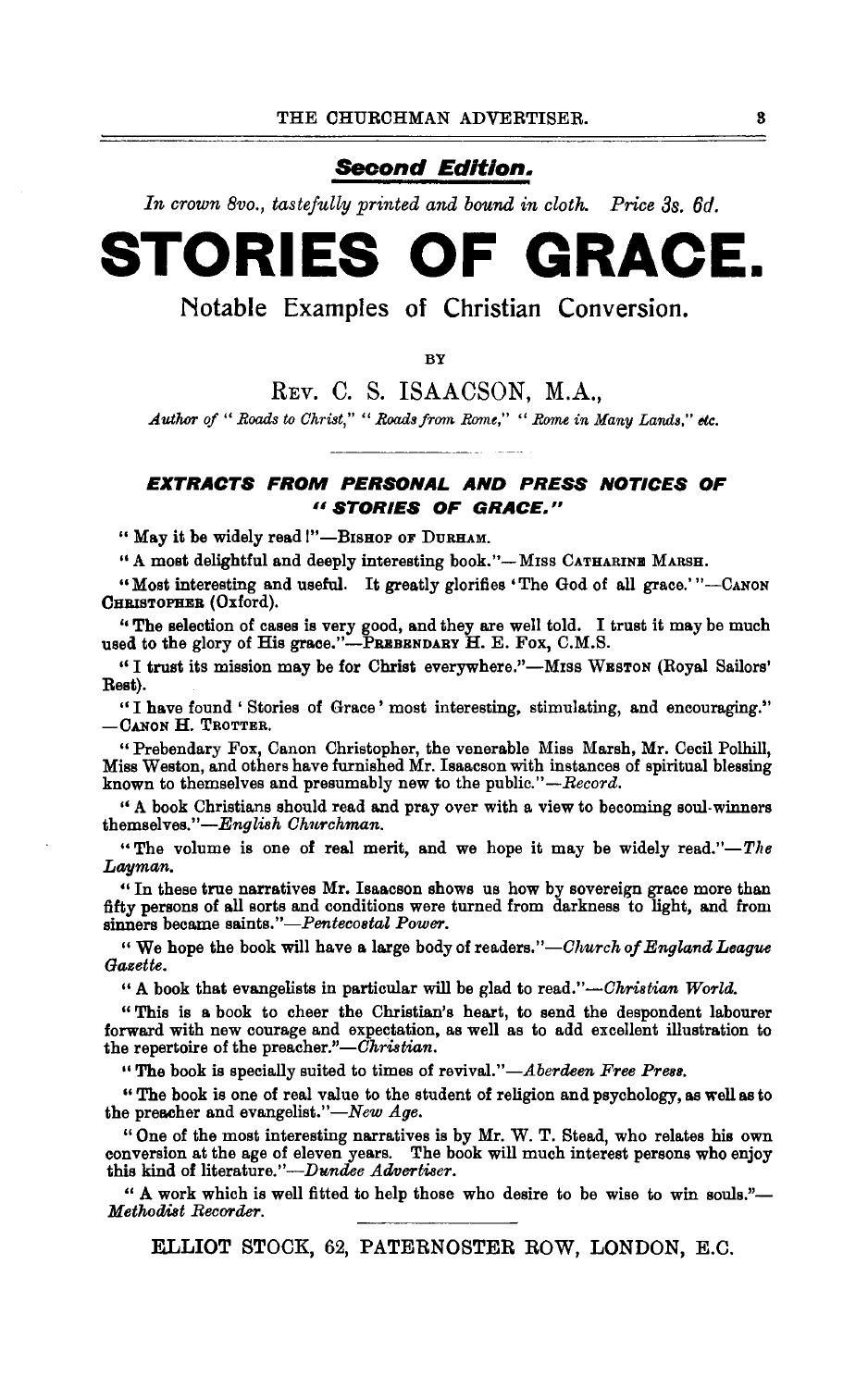#### NEW AND HELPFUL MANUAL FOR THE HOI,Y COMMUNION.

SECOND EDITION. In limp cloth, for the pocket, and uniform with the Prayer-Book, ls. in cloth, and in leather binding at 2s. ; lambskin, 3s. ; and in Persian calf, 3s. 6d.

## **COMMUNION AND OFFERING.**

By the Rev. G. H. S. WALPOLE, D. D., Examining Chaplain to the Archbishop of York, Rector of Lambeth.

**Extracts from Personal and Press Notices.**<br>The Rev. B. M. O. HANCOCK writes: "I feel the book is worthy of unqualified recommendation. The Rev. B. M. O. HANCOCK writes: "I feel the book is worthy of unqualified recommendation. It meets<br>a real need, and no one who uses the book but will be enabled to enter devoutly and intelligently into the<br>Great Service

BISHOP OF ST. ALBANS : "I think it a most useful little book, and shall be glad to recommend it."

"The distinguishing feature of this little manual of Eucharistic instruction and worship is its constant insistence upon the structure of the Liturgy as determining the course of Eucharistic devotion. The prayers are simp

"The value of this excellent little book is very great. It is for busy people who want short and good prayers, and who welcome sound instruction if it can be briefly given. The whole forms a singularly com-<br>plete and convenient manual, and we cannot doubt that It will be widely adopted."-The Guardian.

FoURTH EDITION. In 32mo. size, cloth limp, for the pocket, 2s. ; also for presentation, in leather binding,  $3s$ ; in lambskin,  $3s$ . 6d.; and in Persian calf,  $4s$ . 6d.

## **THE PEOPLE'S PSALTER:**

A Plain Book for those who wish to use the Psalms in Church with intelligence and devotion.

"The book seems to be admirably adapted for its purpose, and I trust it will have a very wide usefulness."--BISHOP OF DURHAM.

"We think that this little book may be a useful help by suggesting ways in which different Psalms may<br>be applied to present-day difficulties, and to the problems and anxieties with which the Church is always<br>confronted."—G

#### BY THE SAME AUTHOR.

SEVENTH EDITION. In crown 8vo., cloth, gilt lettered, price 2s. 6d. net

## TAL RELIG

#### Or, The Personal Knowledge of Christ.

"The keynote of this interesting and beautiful book is the thought that religion is essentially the life of friendship and intimacy with God revealed in Josus Christ. . . . We have no hesitation in saying that Dr. Walpole

In 32mo., 8 pages, price One Haltpenny.

## **THE LITANY.**

Divided and arranged for particular intercession. (Reprinted from *The People's Psalter.*)

Price 4d. Reprinted on cardboard and enlarged, size 16 in. by 10 $\frac{1}{6}$  in., the frontispiece from "COMMUNION AND OFFERING," entitled-

### "In the Mount of the Lord it shall be seen."

*Intended for use in classes.* 

ELLIOT STOCK, 62, PATERNOSTER ROW, LONDON, E.C.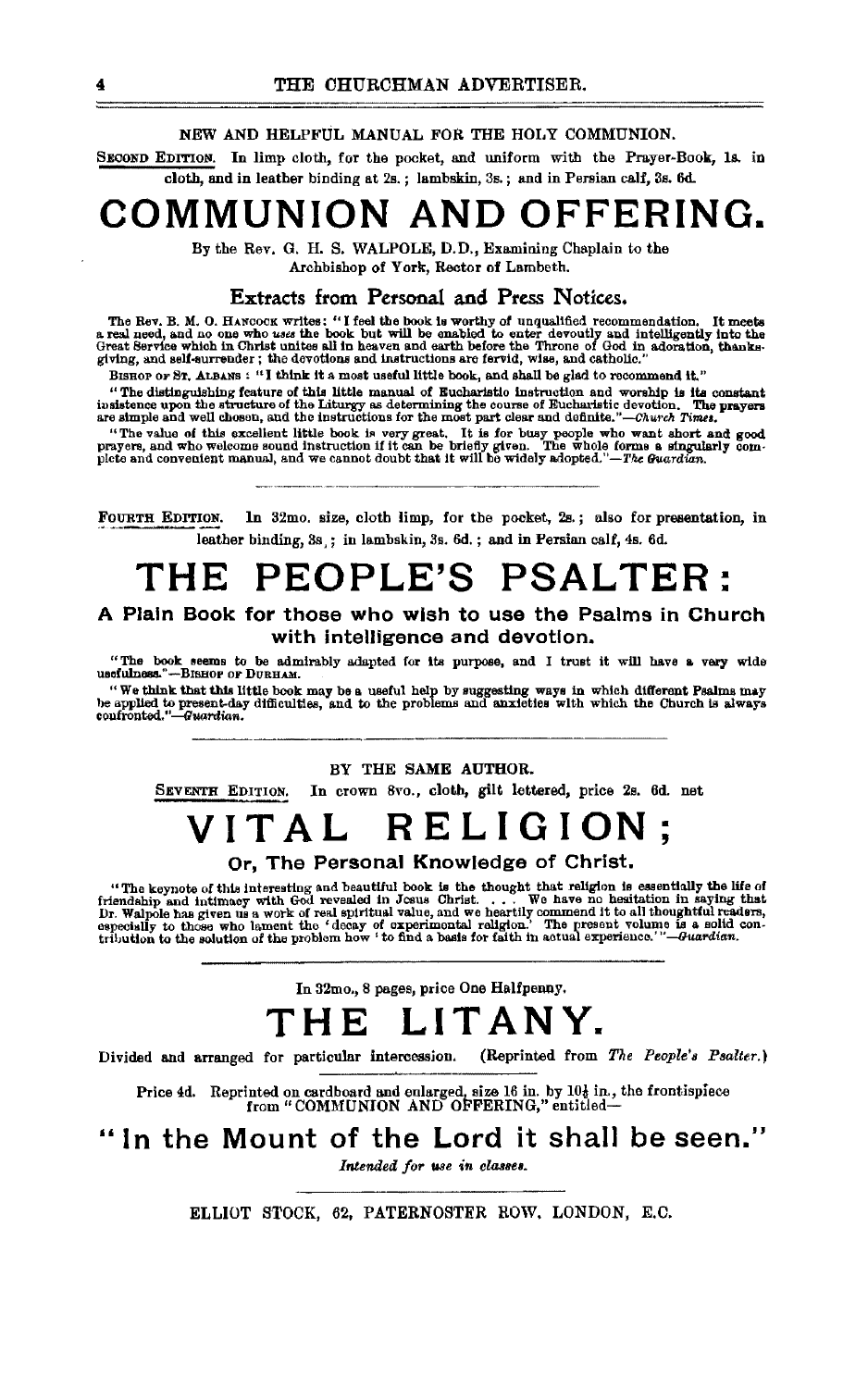*Tastefully printed in crown 8vo. size and bound in cloth, gilt. Price* 3j6.

# Ligbt oo tbe Problems of Life.

 $\frak s$ uggestive Thoughts Gleaned from the Teachings of the

### Yen. ARCHDEACON WILBERFORCE.

By M. B. ISITT.

THE earnest desire of the compiler of this little volume is that it may soothe, enlightens and strengthen many a weary soul painfully conscious of the dark Enigma of Life, to which it is anxiously seeking some reasonable solution. Passages have therefore been selected which offer lucid and logical explanations as to the purpose of life and the destiny of man. It is believed that, in this condensed form and sequential manner, those who have already found inspiration for themselves in the Archdeacon's message may be glad to have this easy method of making it known to others. There are many in this age of doubt and hesitation who fear to adopt the reasonable views here set forth. It is hoped that this classified collection of arrestive thoughts, arranged so as to enable the reader quickly to grasp the author's answer to vital questions, may supply a felt need and provide an acceptable volume, which thoughtful people can take up at odd moments and therein glean new light and fresh courage from the consciousness of the reality of the Fatherhood of God.

"This is the sort of book one is always glad to have at hand, and will certainly be of great service and help to the despondent and doubting."-*Whitehall Review*.

"It will be found that the compilation reflects earnest care and intelligence." $-Globe$ .

ELLIOT STOCK, 62 PATERNOSTER ROW, LONDON, E.C.

### PBOTESTABT BEFOBIIATIOB SOCIETY.

The OLDEST Ohuroh Society for the Maintenance of the Religious Principles of the Reformation. The ONLY Mtaaion to Roman Oatholica In England.

(Established 1827.)

MISSIONARY. EDUCATIONAL. EVANGELISTIC.

JUST PUBLISHED.

## THE PROTESTANT DICTIONARY.

Beautifully illust<mark>rated,</mark> 15s. net. Of REAL AND PERMANENT VALUE to a Clergyman, Minister, Teacher, Protsstant Workor, Public or Parochial Library.

Funds are Urgently Needed.

WALTER A. LIMBRICK, Secretary, 62, Bemers Street, London, W.

NEW NOVELS.

BY THE AUTHOR OF "LOTUS OR LAUREL?"

SECOND EDITION.

In crown Svo., cloth, gilt lettered, 6s.

HASTY FRUIT. By HELEN WALLACE, Author of "The

Greatest of These," "Lotus or Laurel?" etc.

''An unusually good book, carefully and restrainedly *written.''-Guardian.* "A tale of merit, with fine character, and good but not insistent moral *tone."-Tim'!l.* 

In crown Svo., cloth, gilt lettered, 5s.

AMOR VERITATIS; or, Love of the Truth. The Baronet's Story. By M. PENNELL.

ELLIOT STOCK, 62 PATERNOSTER ROW, LONDON, E.C.,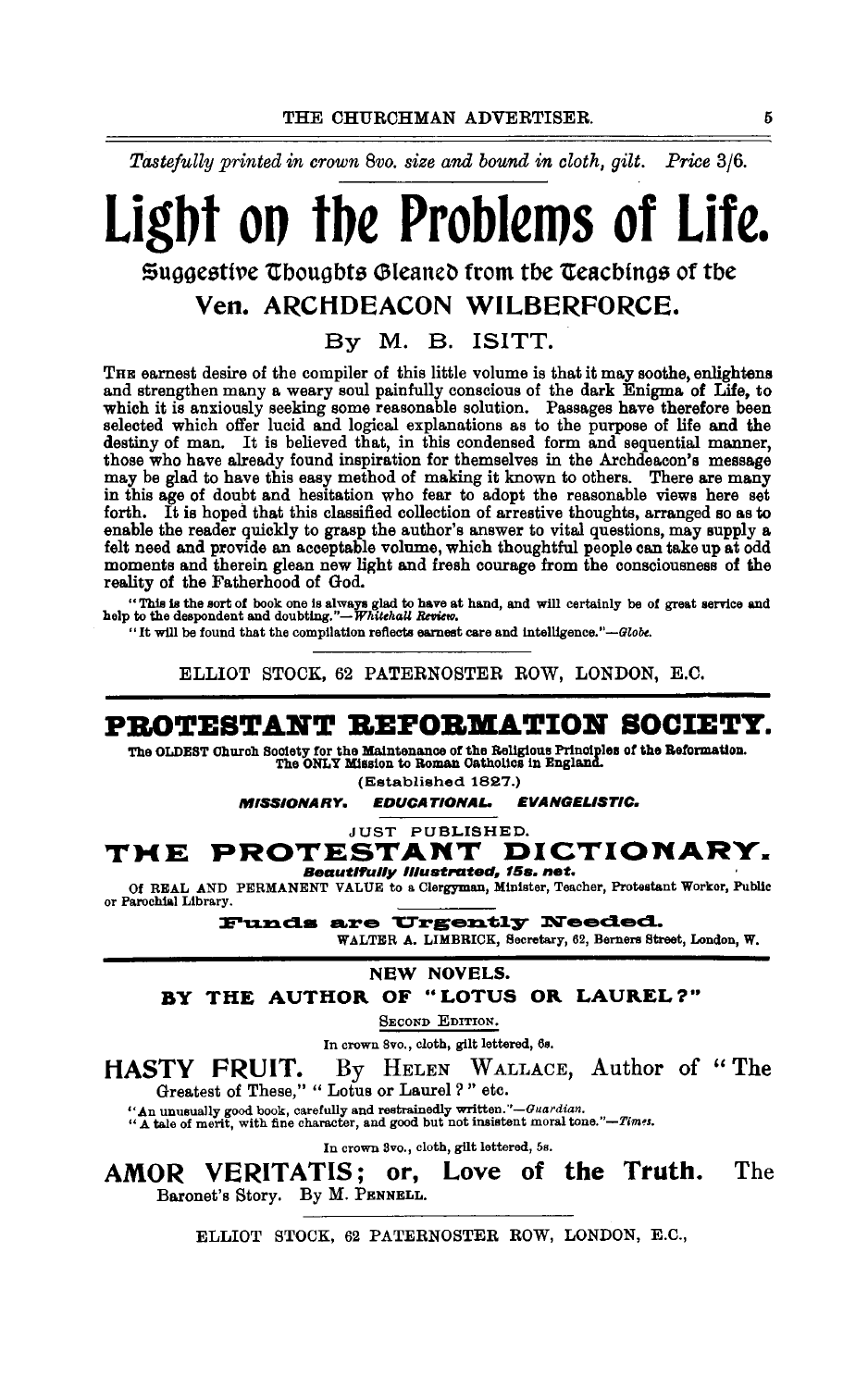### Church of England Zenana Missionary Society.

For Evangelistic, Medical and Educational Work among the Women of India and China.

Patroness : H.R.H. THE DUCHESS OF CONNAUGHT.<br>Chairman : Sir W. MACKWORTH YOUNG, K.C.S.I.

The Bookiv has a present 65 Stations, and Employs 228 Missionaries<br>in Home Connection, 116 Assistins, and Employs 228 Missionaries<br>in Home Connection, 116 Assistinate in Local Connection, and over 900<br>Bible-Women and Teach

quarterly (4d.).

DONATIONS & SUBSCRIPTIONS ARE MUCH NEEDED.

Hon. Treasurer: Col. ROBT. WILLIAMS, M.P.<br>Secretaries: Olerical-Rev. G. TONGE, M.A.; Lay-Mr. H. L. HEBBEBT.<br>Contral Association-Miss MULVANY.

Office-27, CHANCERY LANE, LONDON, W.C.

### INFANT ORPHAN ASYLUM. WANSTEAD.

Patron: HIS MAJESTY THE KING.

This Institution maintains and educates the orphans of persons once in prosperity from<br>their earliest infancy until 15 years of age.

Nearly 500 children now in the Asylum. Annual Subscriptions are urgently needed.

Life Subscription for one Vote, £5 5s.; Annual Sub-<br>scription for one Vote, 10s. 6d.

OFFICES: 63, LUDGATE HILL, E.C. Commr. H. C. MARTIN, R.N., Secretary.

### PAROCHIAL MISSIONS TO THE JEWS AT HOME AND ABROAD.

President-THE DEAN OF WORCESTER. Hon. Secs.-CANON SIR JAMES E. PHILIPPS, Bart. ARCHDEACON SUTTON.

Org. Sec.-REV. W. O. E. OESTERLEY.

Work in London, Liverpool, Manchester, Leeds, Bombay.

Applications for Grants have constantly to be refused owing to want of Funds.

Office: 39, VICTORIA STREET, LONDON, S.W.

#### "LIBERATOR" RELIEF FUND. Datron: H.R.H. PRINCE CHRISTIAN.

£10,000 required to Relieve New and Urgent Cases.

HUNDREDS of aged and afflicted victims, so cruelly robbed of their life-savings by the great Liberator Fraud, just as they were hoping to enjoy the fruit of their<br>industry and thrift. Many of them are members of the industry and thrift. Church of England. Cheques and P.O.'s should be sent to the Secretary, Rev. J. STOCKWELL WATTS, 16, Farringdon Street, E.C.

#### THE MISSIONS TO SEAMEN

(with which is incorporated the Thames Church Mission). Patron: HIS MAJESTY THE KING.

Vice-Patrons: H.R.H. THE PRINCE OF WALES AND THE FOUR ARCHBISHOPS.

Bankers: BARCLAY & Co., Pall Mall East, S.W. **JUBILEE YEAR, 1856-1906.** 

JUBILEE VEARY, TSORY THE STATE of commemorate PIPTY YEARS' work for God<br>amongst saliors, The Missions to Seamen makee an<br>exnest sapeal for £10,000 as a SPECIAL JUBILEE<br>FIND, to open TEM NEW STATIONS in ports<br>abroad, e.g.,

"Sky rings said names") are now provided in 86 sea-<br>ports in all parts of the world.<br>ports in all parts of the world.<br>Who will help the Ohurch thus to care for her<br>Sailor Bons?

STUART C. KNOX, M.A., Secretary, The Missions to Seamen, 11, Buckingham Street, Strand, W.C.

### **OPERATIVE JEWISH CONVERTS' INSTITUTION**

(Church of England.)

PRESIDENT: COLONEL ROBERT WILLIAMS, M.P.

**OBJECT.** To assist young Christian Jews in distress by enabling them to help themselves. They are received for three years, provided for entirely, and taught trades.

and way a way. The consider Printing and Bookbinding<br>are very helpful, but subscriptions and donations are<br>also needed, and will be most thankfully received by<br>the Principal, the Rev. H. O. ALLEROOK, Palestine<br>House, 55, B Ramsgate.

Bankers-Messrs. BARCLAY & COMPANT, Ltd., 54, Lombard Street, E.C.

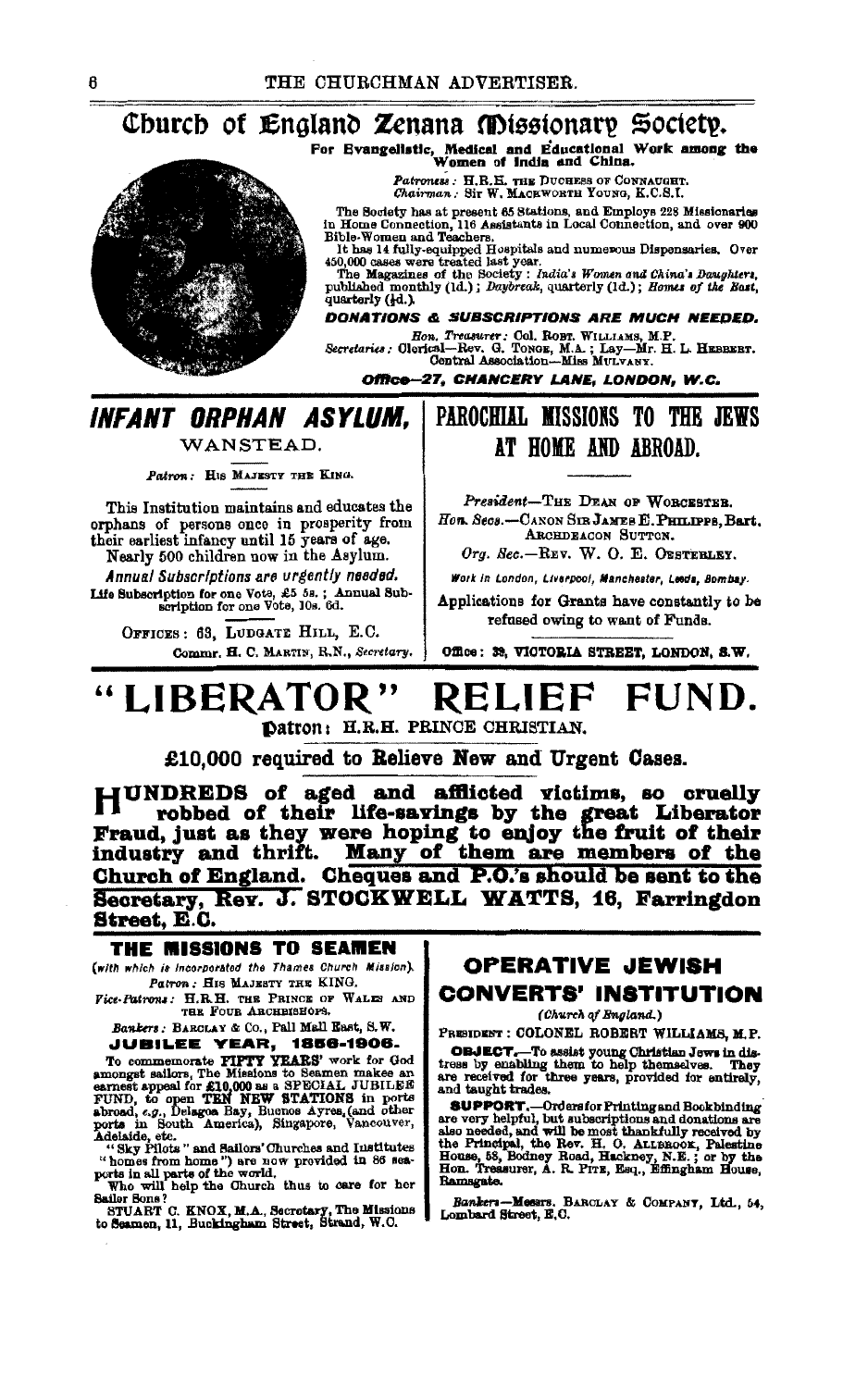#### **COOK'S TOURS to NORWAY, &o.**

#### CONDUCTED PARTIES.

Western Norway. - Leaving EVERY TUESDAY and alternate SATURDAYS; 14 guineas.

The Fjords, Lakes, and Mountains<br>of Norway.—Leaving July 3, 17, 31, Angust<br>14 and 28; 18 guiness.<br>Southern and Western Norway.—<br>Leaving fortaightly during July and August;<br>20 guiness.<br>Lakes, Rivers, and Forests of Sweden.

-Leaving fortnightly, from June 30; 21 guineas.<br>
Denmark and Sweden.--Leaving fort-<br>
str. SUNNIVA, RAGNVALDJARL, VEGA.<br>
Nichtly from July 4: 95 guineas.

beggage, conductor, etc.  $\qquad \qquad$  on application.

INDEPENDENT TOURS.

By the principal Railway, Steamship, and<br>Carriage Routes to the Norwegian Fjords, North Cape, and all parts of Scandinavia, with or without hotel accommodation.

#### PLEASURE CRUISES.

Leaving at frequent intervals throughout the<br>Season by the following first-class steamers: VECTIS, OPHIR,<br>MIDNIGHT SUN,

nightly, from July 4; 25 guineas.<br>
Inclusive fares, providing travel, hotels, ex<br>
cursions, fees, transfers, conveyance of maps, etc., of all the above arrangements free

THOS<sub>1</sub> COOK & SON, Ludgate Circus, London, and Branches.

## EDUCATIONAL.

### SOUTH-EASTERN COLLBOE, RAMSOATE.

CHURCH of England Public School on the PRINCIPLES OF THE REFORMATION.<br>SICIANS and SURGEONS. Entrance Scholarships : March, July, December. JUNIOR<br>SCHOOL in separate buildings.—For list of successes and full particulars app

### THE PRIORY SCHOOL, NESTON, CHESHIRE.

Headmaster: The Rev. GEORGE MCNEILE, M.A., of Repton, and Emmanuel and Ridley Hall, Cam bridge, and Councillor of the Church of England League.

PREPARES the Sons of Gentlemen for the Public Schools and the Royal Navy. Most healthy situation. Perfect drainage. Large playing-field. Attention given to gymnastics, games, and diet. References kindly permitted to the Bishops of Liverpool and Durham, and others.-Prospectua and terms on application to the HEADMASTER.

### \$cbool for the Daughters of Gentlemen. Resident Pupils only. CHURCH HOUSE. WORTHING.

RECOGNISED by Board of Education. Large resident staff of English and Foreign Mistresses, all fully qualified. Every educational advantage with happy home. Fees moderate. Highest references. Address PRINCIPALS.

## EASTBOURNE COLLEGE.

President: THE DUKE OF DEVONSHIRE, K.G.

Headmaster: REV. F. S. WILLIAMS, M.A., *late Assistant-Master at Rugby School*.

THE School is a First-Grade School for the Sons of Gentlemen. Boys are prepared for the Universities, the Army and Civil Services, Professions, and Commercial Life. There are Special Army and Engineering Classes. Physical whole School.

### ST. MICHAEL'S COLLEGE, Near TENBURV, WORCESTERSHIRE.

ROYS thoroughly prepared for Public Schools. Most healthy situation; large playing fields **LAU and Fives Courts;** separate cubicles. Head master, REV. W. A. RENWICK, M.A., late Scholar of Hertford College, Oxford. bs; separate cubicles. Head master, REV. W. A.<br>rd College, Oxford.<br>APPLY: REV. THE WARDEN.